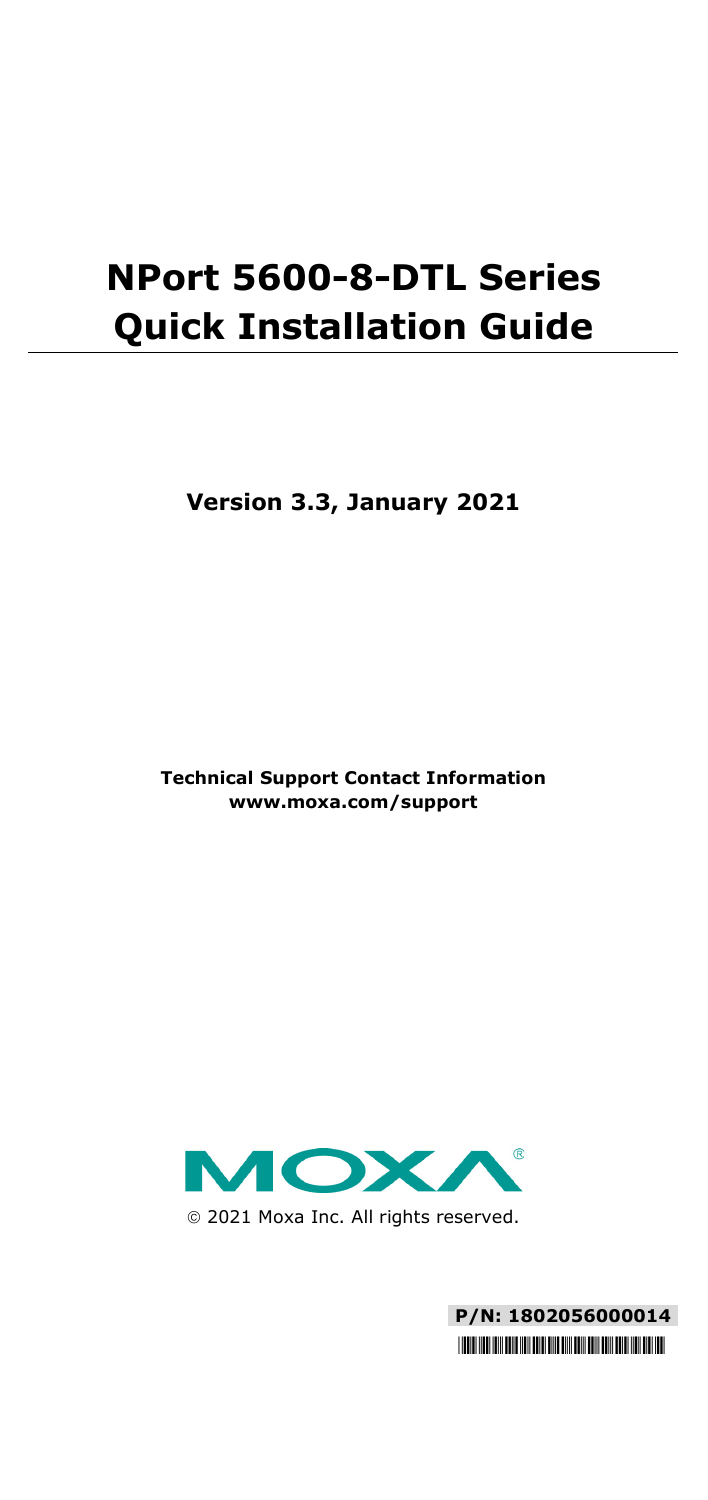### **Overview**

The NPort 5600-8-DTL series includes the following models:

- **NPort 5610-8-DTL:** 8 ports, RS-232, 0 to 60°C
- **NPort 5650-8-DTL:** 8 ports, RS-232/422/485, 0 to 60°C
- **NPort 5650I-8-DTL:** 8 ports, RS-232/422/485, 0 to 60°C, 2KV optical isolation.
- **NPort 5610-8-DTL-T:** 8 ports, RS-232, -40 to 75°C
- **NPort 5650-8-DTL-T:** 8 ports, RS-232/422/485, -40 to 75°C
- **NPort 5650I-8-DTL-T:** 8 ports, RS-232/422/485, 2KV optical isolation, -40 to 75°C

### **Package Checklist**

The NPort 5600-8-DTL package should contain the following items:

- NPort 5600-8-DTL device server
- Wall mounting and DIN-Rail kits
- Stick-on pads
- Power adapter (not including T models)
- Quick installation guide (printed)
- Warranty card

#### *Optional Accessories\**

• **DK-35A:** DIN-Rail mounting kit (35 mm)

**NOTE** Note: Please notify your sales representative if any of the above items are missing or damaged.

\*Optional Accessories can be ordered separately.

**NOTE** The operating temperature of the power adapter in the box is from 0 to 40°C. If your application is out of this range, please use a power adapter supplied by UL Listed External Power Supply (The power output meets SELV and LPS and rated 12 - 48 VDC, minimum current 0.73 A). Moxa has power adapters with wide temperature range (-40 to 75°C, -40 to 167°F), the PWR-12150-(plug type)-SA-T series, for your reference.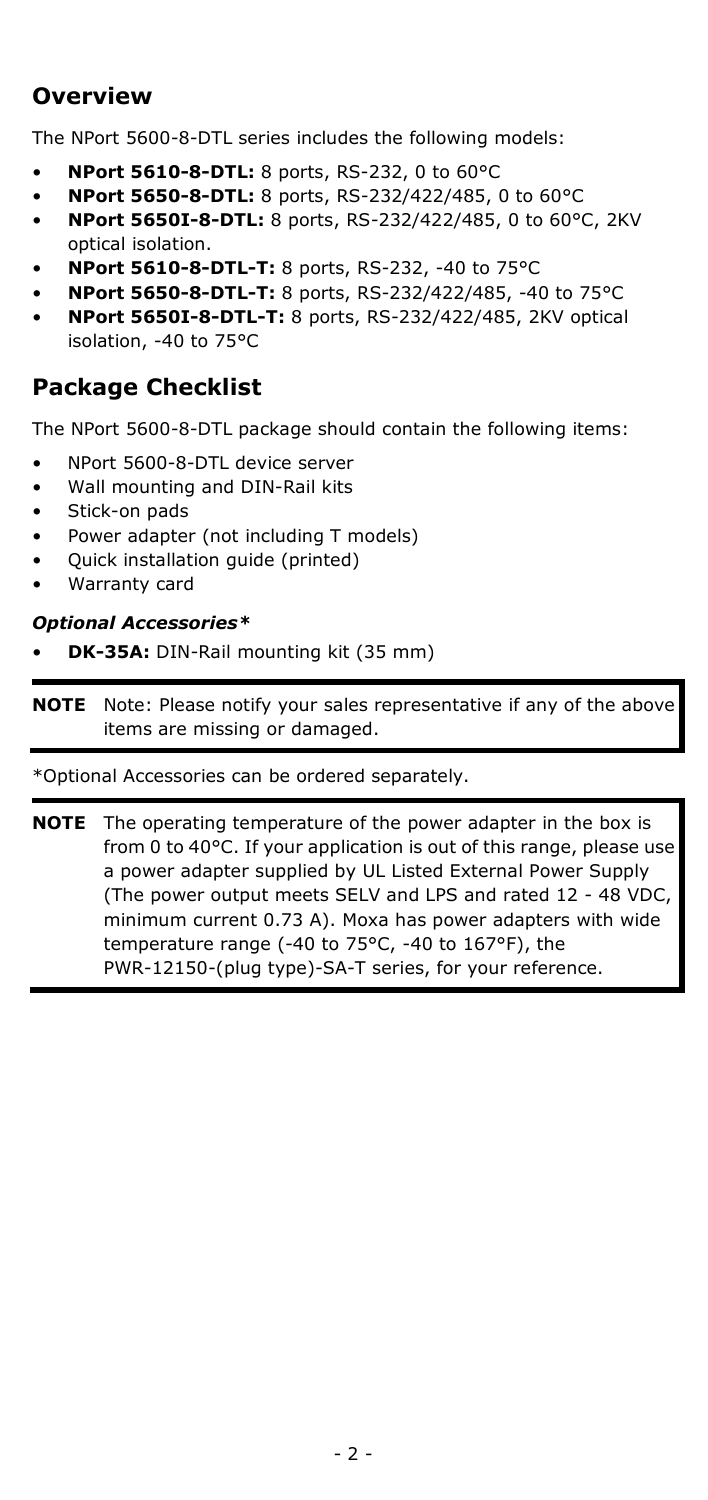# **Hardware Introduction**

### **Top and Rear Views**





#### **Reset Button**

Use a pointed object to hold the reset button down for at least five seconds to load the factory defaults. Release the reset button when the Ready LED stops blinking.

### **LED Indicators**

The LED indicators on the top panel are used to display the status as follows:

| <b>Name</b>            | <b>Color</b> | <b>Function</b>                                            |  |
|------------------------|--------------|------------------------------------------------------------|--|
| <b>PWR</b>             | red          | Power is on.                                               |  |
|                        | off          | Power is off.                                              |  |
| Ready                  | green        | Steady: NPort is operational                               |  |
|                        |              | Blinking: NPort is responding to NPort Administrator       |  |
|                        |              | "Locate" function or NPort is resetting to factory default |  |
|                        | off          | Power is off or fault condition exists.                    |  |
| Fault                  | red          | IP conflict or DHCP or BOOTP server did not respond        |  |
|                        |              | properly.                                                  |  |
|                        | off          | No fault condition detected.                               |  |
| Link                   | green        | Steady: Network is connected; no data is being             |  |
|                        |              | transmitted.                                               |  |
|                        |              | Blinking: Network is connected; data is being              |  |
|                        |              | transmitted.                                               |  |
|                        | off          | Ethernet cable is disconnected or has a short.             |  |
| InUse<br>(P1 to<br>P8) | green        | Serial port has been opened by server side software.       |  |
|                        | off          | Serial port is not currently opened by server side         |  |
|                        |              | software.                                                  |  |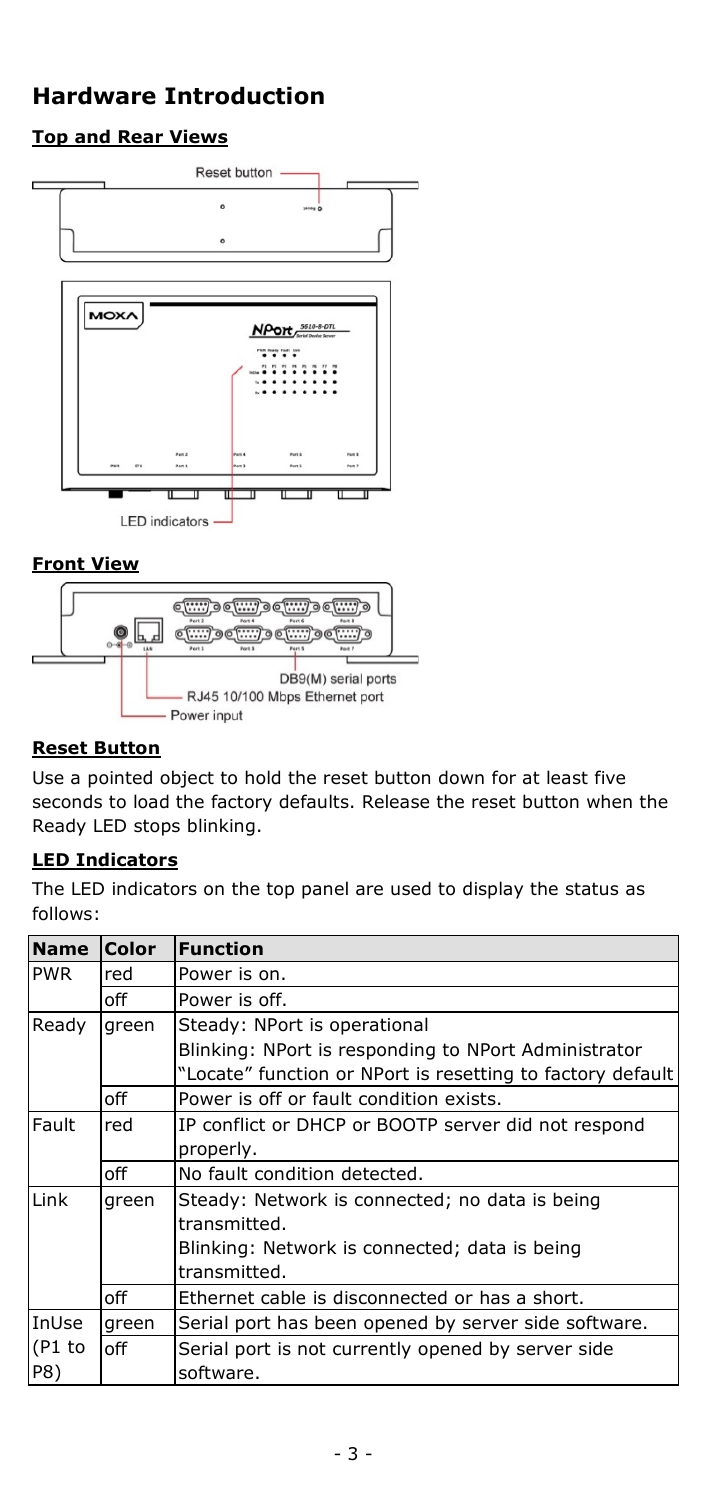| Name Color  |      | <b>IFunction</b>                               |
|-------------|------|------------------------------------------------|
| TX/RX green |      | Serial device is transmitting data.            |
| (P1 to      | (Tx) |                                                |
| P8)         |      | orange Serial device is receiving data.        |
|             | (Rx) |                                                |
|             | off  | No data is flowing to or from the serial port. |

### **Hardware Installation**

**STEP 1:** After removing the NPort 5600-8-DTL from the box, place it on a desktop or other horizontal surface. Connect the 12-48 VDC power adaptor to the NPort 5600-8-DTL's power input when using an AC power source, or connect the NPort 5600-8-DTL's terminal block directly to a DC power source.

**STEP 2:** Use an Ethernet cable to connect the NPort 5600-8-DTL to a network hub or switch. You can also connect directly to your computer's Ethernet port, which is convenient for initial configuration or testing.

**STEP 3:** Connect the NPort 5600-8-DTL's serial port to a serial device.

### **Wall or Cabinet Mounting**

The NPort 5600-8-DTL comes with two metal attachment plates to allow installation on a wall or the inside of a cabinet. First, attach the brackets to the back of the NPort with screws. Next, mount the unit on a wall or cabinet with screws. Screws should be less than 6.0 mm in head diameter, and less than 3.5 mm in shaft diameter.



### **DIN-Rail Mounting**

DIN-Rail attachments can be purchased separately to attach the product to a DIN-Rail. The DIN-Rail attachments should be oriented with the metal springs on top.

### **Standard Attachment DK-35A Attachment**





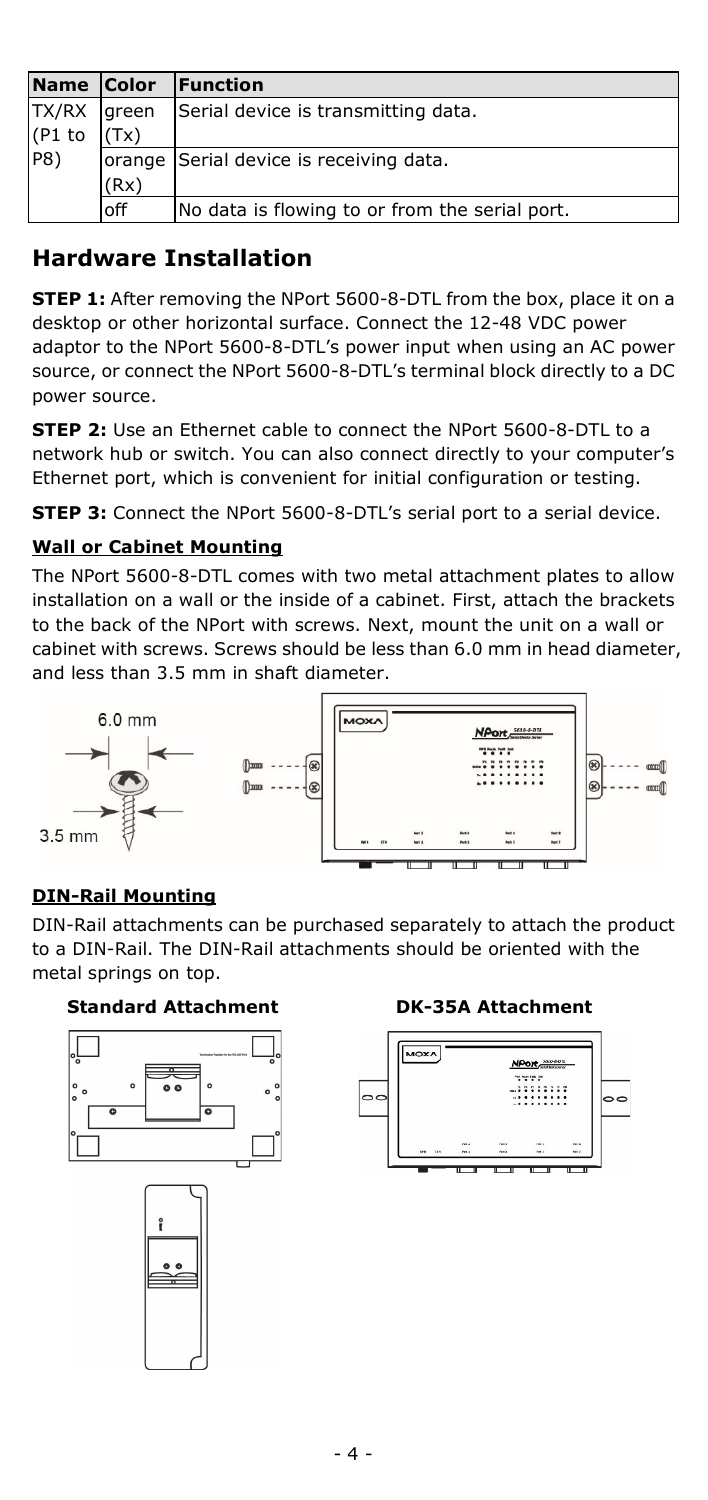**NOTE** The operating temperature of the power adapter in the box is from 0 to 40°C. If your application is out of this range, please use a power adapter supplied by UL Listed External Power Supply (The power output meets SELV and LPS and rated 12 - 48 VDC, minimum current 0.73 A). Moxa has power adapters with wide temperature range (-40 to 75°C, -40 to 167°F), the PWR-12150-(plug type)-SA-T series, for your reference.

### **Software Installation Information**

For the NPort's configuration, the default IP address of the NPort is: LAN: Static; IP = 192.168.127.254; netmask = 255.255.255.0

**NOTE** If you have forgotten the NPort's IP address, use the Device Search Utility (DSU) from your PC to locate the NPort. After searching the LAN for NPort units, the DSU will display the IP address of each unit.

You may log in with the password **moxa** to change any setting to meet your network topology (e.g., IP address) or serial device (e.g., serial parameters). For first-time use, click the Wizard in the left navigation panel. The wizard will prompt you to configure the IP address, SSID, and security mode. For other settings, use the factory defaults or modify the settings for your application.

For software installation, download the relative utilities from Moxa's website:

[https://www.moxa.com/support/support\\_home.aspx?isSearchShow=1](https://www.moxa.com/support/support_home.aspx?isSearchShow=1)

- Download the NPort Windows Driver Manager and install it as the driver to run with Real COM mode of the NPort Series.
- Execute NPort Windows Driver Manager; then map the virtual COM ports on your Windows platform.
- You may refer to the DB9 Male Ports pin assignment section to loop back pin 2 and pin 3 for the RS-232 interface to carry out a self test on the device.
- Use HyperTerminal or a similar program (you may download Moxa's program, called PComm Lite) to test whether the device is good or not.

| Pin | <b>RS-232</b> | <b>RS-422/</b><br><b>RS-485-4W</b> | <b>RS-485-2W</b> |  |  |  |  |
|-----|---------------|------------------------------------|------------------|--|--|--|--|
| 1   | <b>DCD</b>    | $TxD-(A)$                          |                  |  |  |  |  |
| 2   | <b>RxD</b>    | $TxD+(B)$                          |                  |  |  |  |  |
| 3   | TxD           | $RxD+(B)$                          | $Data+(B)$       |  |  |  |  |
| 4   | <b>DTR</b>    | $RxD-(A)$                          | Data-(A)         |  |  |  |  |
| 5   | <b>GND</b>    | <b>GND</b>                         | <b>GND</b>       |  |  |  |  |
| 6   | <b>DSR</b>    |                                    |                  |  |  |  |  |
| 7   | <b>RTS</b>    |                                    |                  |  |  |  |  |
| 8   | <b>CTS</b>    |                                    |                  |  |  |  |  |
| 9   |               |                                    |                  |  |  |  |  |

### **Pin Assignments**

#### **DB9 Male Ports**



*Note: The NPort 5610-8-DTL supports RS-232 only.*